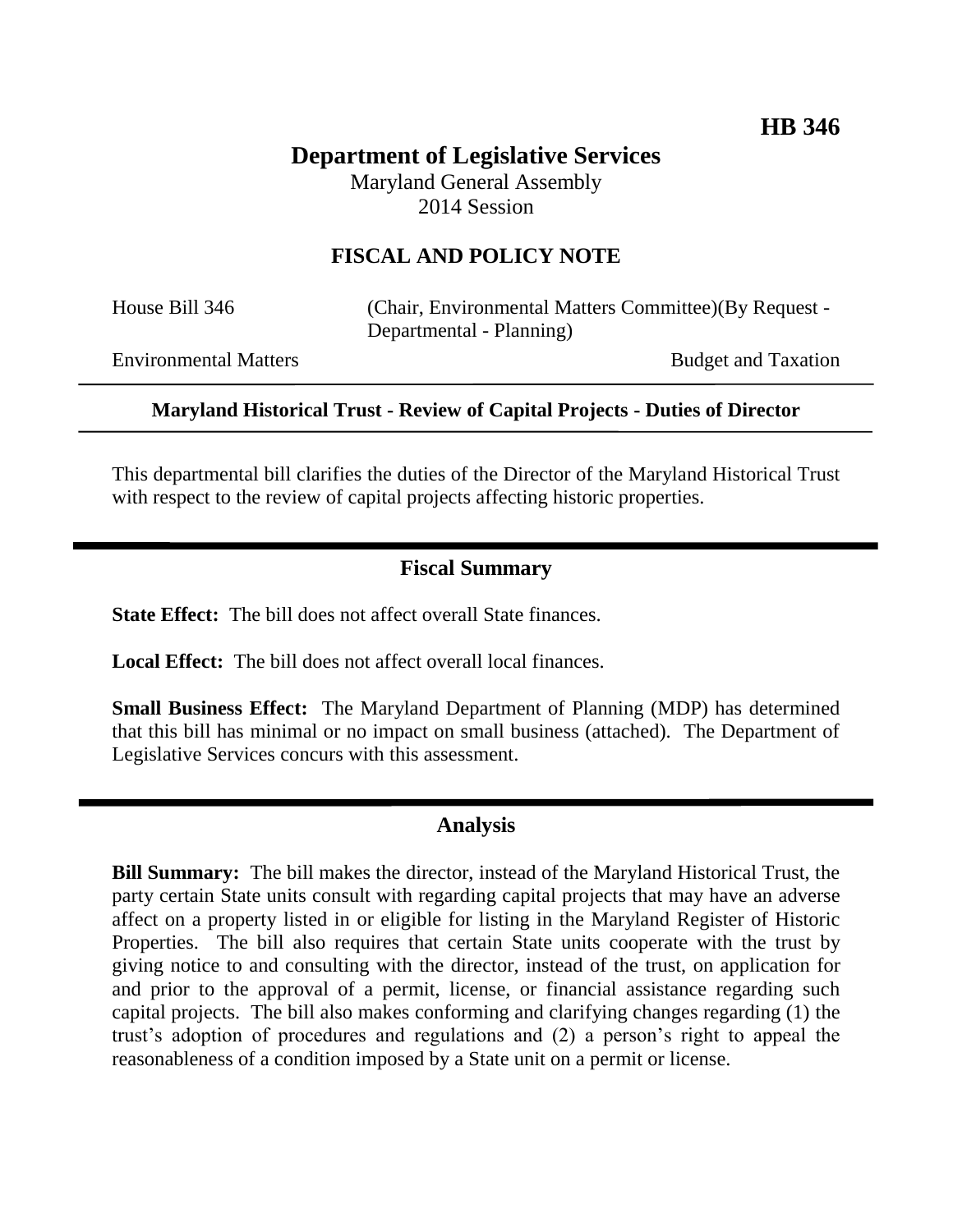**Current Law:** State agencies are required to work with the trust for the preservation and protection of properties of State historical significance.

The applicable State unit must consult with the trust under the following circumstances:

- to determine whether a nonstate capital project financed with general obligation bonds or State-owned capital project will adversely affect any property listed in or eligible for listing in the Historic Register; and
- to develop plans or interagency agreements to identify, evaluate, and manage any properties listed in or eligible to be listed in the Historic Register.

The director is responsible for determining whether a project will adversely affect a property.

A State unit that issues permits or licenses or provides financial assistance for a capital project is required to cooperate with the trust by:

- giving notice to the trust, on request, of an application for a permit, license, or financial assistance; and
- requiring an applicant consult with the trust prior to final State unit action on an application.

After consultation with the trust, and under certain circumstances, a State unit may put reasonable conditions on a license, permit, or award of financial assistance. A person may appeal the reasonableness of a condition imposed on a license or permit.

**Background:** MDP advises that the bill formalizes current practice, as the trust's duties with respect to capital projects affecting historic properties have been carried out by the director since 1985.

# **Additional Information**

**Prior Introductions:** None.

**Cross File:** None.

**Information Source(s):** Department of Budget and Management, Maryland Department of Planning, Department of Legislative Services

HB 346/ Page 2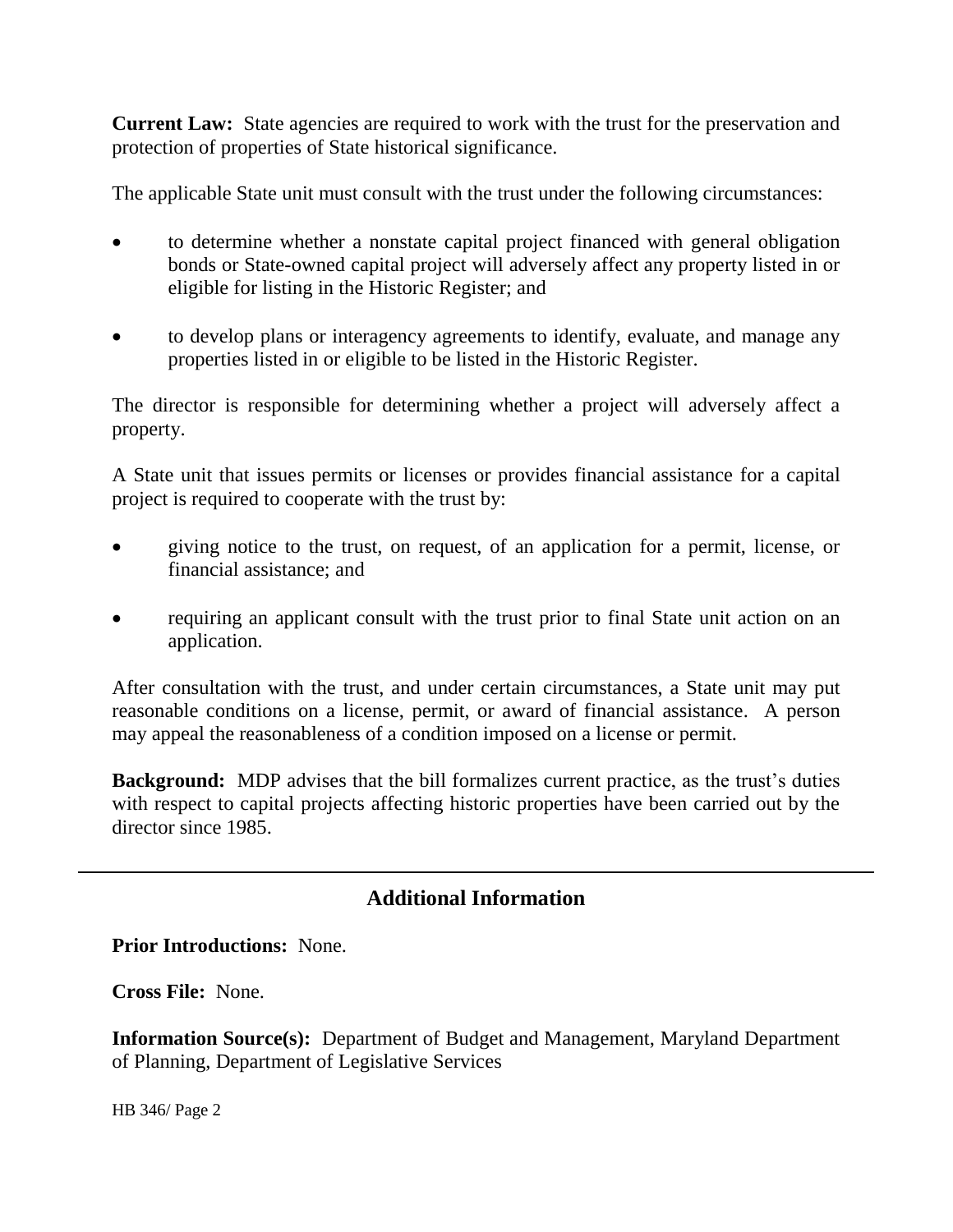Fiscal Note History: First Reader - February 4, 2014 ncs/ljm

Analysis by: Matthew B. Jackson

Direct Inquiries to:<br>(410) 946-5510 (301) 970-5510